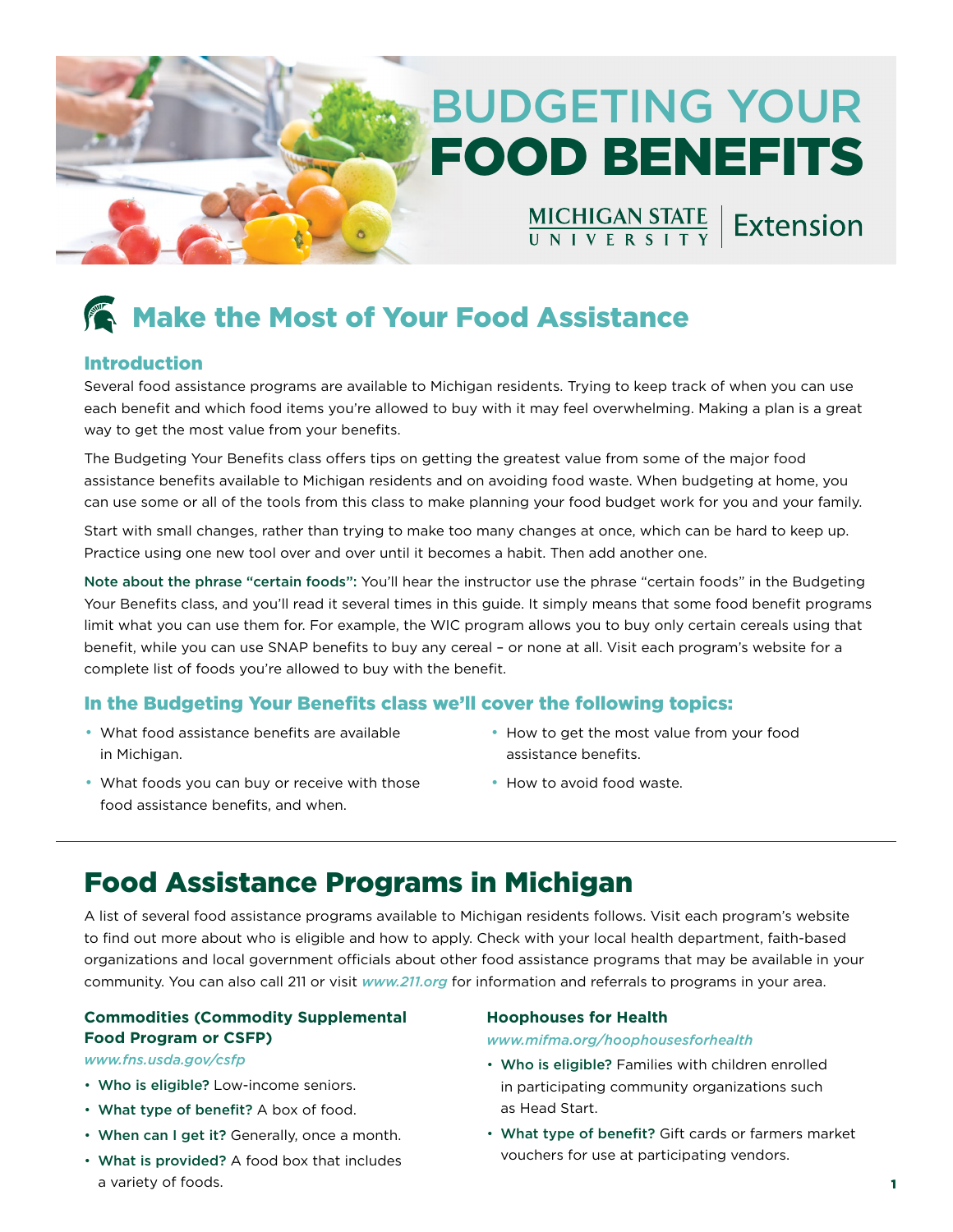

### BUDGETING YOUR FOOD BENEFITS

- When can I use it? May through December or year-round, depending on your location.
- What can I buy with it? Food-producing plants and foods produced by participating Michigan farmers (for example, eggs, honey, fruits, vegetables).

#### **Market Fresh**

#### Visit *[www.michigan.gov](http://www.michigan.gov)* and search "market fresh."

- Who is eligible? Low-income seniors aged 60 and up.
- What type of benefit? Coupons for use at participating farmers markets.
- When can I use it? May 1 through October 31.
- What can I buy with it? Michigan-grown fruits, vegetables, herbs and honey.

#### **Summer EBT (Electronic Benefits Transfer) for Children**

#### *<http://www.sebtc-mi.com/>*

- Who is eligible? Children qualifying for free or reduced lunch at participating schools.
- What type of benefit? Benefits are transferred to a program-specific Bridge Card for use at WICauthorized grocery stores.
- When can I use it? Early June through early September.
- What can I buy with it? Food items from the program's food list (for example, whole grain bread, milk, peanut butter, vegetables).

#### **SNAP (Supplemental Nutrition Assistance Program)**

#### *<http://newmibridges.michigan.gov>*

- Who is eligible? Low-income individuals and families.
- What type of benefit? Financial benefits are issued to recipient's SNAP Bridge Card.
- When can I use it? All year.
- What can I buy with it? Foods such as fruit, vegetables, bread, meat and dairy products, as well as seeds and food-producing plants.
	- **Double Up Food Bucks (DUFB)**  *[www.doubleupfoodbucks.org](http://www.doubleupfoodbucks.org)* 
		- Who is eligible? Individuals who receive SNAP benefits.
		- What type of benefit? Tokens or loyalty card credit issued at the time of SNAP purchase; varies by store or market.
- When can I use it? Year-round in some locations, during the growing season in others.
- What can I buy with it? Fresh fruit, vegetables and herbs in participating grocery stores, and Michigan-grown fruits, vegetables and herbs in participating farmers markets.

#### **Temporary Assistance for Needy Families (TANF)**

#### *[www.acf.hhs.gov/ofa/programs/tanf](http://www.acf.hhs.gov/ofa/programs/tanf)*

- Who is eligible? Low-income families with children 18 years old or younger, maximum 60 months of benefits.
- What type of benefit? Cash issued to EBT card.
- When can I use it? All year.
- What can I buy? No restrictions; food is allowable.

#### **The Emergency Food Assistance Program (TEFAP)**

#### *[www.fns.usda.gov/tefap](http://www.fns.usda.gov/tefap)*

- • Who is eligible? Low-income families and individuals, including seniors.
- What type of benefit? A box of food.
- When can I get it? Four times a year (quarterly).
- What is provided? Food box that includes a variety of foods.

#### **WIC (Special Supplemental Nutrition Program for Women, Infants and Children)**  *[www.fns.usda.gov/wic](http://www.fns.usda.gov/wic)*

- Who is eligible? Low-income pregnant and breastfeeding women, and children under age 5.
- What type of benefit? Benefits issued to a WIC Bridge Card for use at WIC-authorized grocery stores.
- When can I use it? All year (note that benefits do not roll over month to month).
- What can I buy with it? Foods from the WIC program's food list (for example, whole grain bread, milk, peanut butter, vegetables).
	- **Project Fresh** 
		- Visit *[www.michigan.gov](http://www.michigan.gov)* and search "project fresh."
		- Who is eligible? WIC participants.
		- What type of benefit? Coupons.
		- When can I use it? June 1 through October 31.
		- What can I buy with it? Fresh produce and some herbs from participating farmers markets.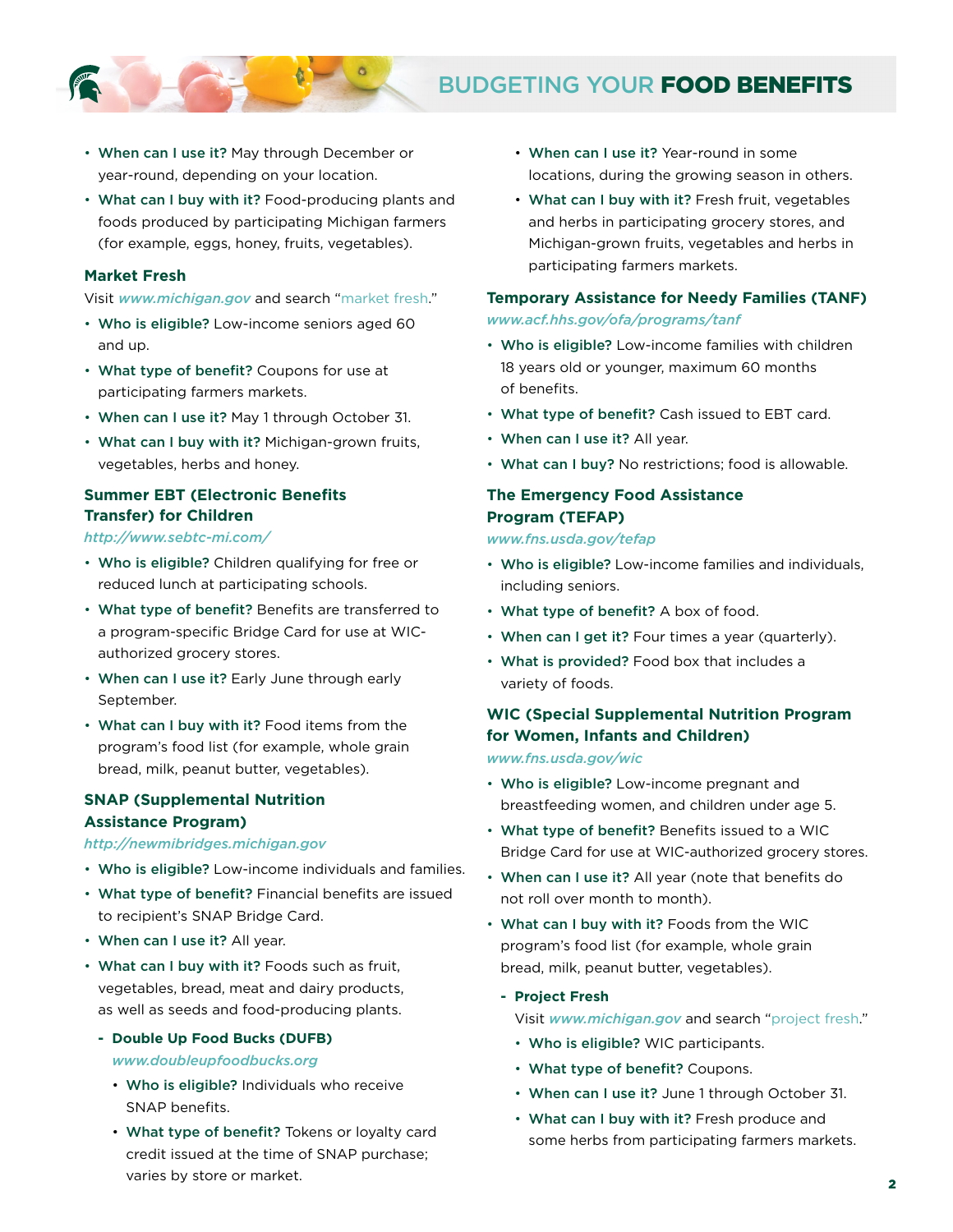### **Activity 1: My Food Assistance Benefits Worksheet**

Some food assistance programs can be used year-round, while others can be used for only a few months a year. Keeping track of which is which can be hard, but the "My Food Assistance Benefts Worksheet" can help. Fill in the table with information about each type of food assistance benefts you receive and keep it handy as a quick reference. If your food benefits change or you just want a clean copy of the worksheet, you can download it from *[http://www.canr.msu.edu/budgeting-your-benefts/](http://www.canr.msu.edu/budgeting-your-benefits/)*.

### Food Assistance Tips

These tips can help you get more value from your food assistance:

- Keep track of when you can use the benefts that only let you buy certain foods at certain times. For example, Project Fresh coupons let you buy vegetables at participating farmers markets during the summer. Be sure to use these benefts when those certain foods are available. Use other benefts (such as SNAP) that allow you buy any type of food to buy other groceries whenever possible.
- If you receive food assistance that comes in dollar amounts (such as SNAP) divide the amount of money by the number of grocery shopping trips you plan to make that month. Try to use only that much on each trip to make sure your benefts last you all month.
- Before using a benefit that you can buy any food item with, use benefits (such as WIC) that only let you buy certain foods. For example, WIC lets you buy milk, so use your WIC benefts to buy milk before using your SNAP Bridge Card or cash to buy it.
- Remember that not every location accepts every beneft, so plan where you will use each beneft for your grocery shopping trips. For example, use Project Fresh coupons at a farmers market to buy fresh produce. Then go to the grocery store and use your SNAP benefits to pick up other food items the farmers market doesn't have.
- find out about free and low-cost food preservation classes. (To find your local MSU Extension office, visit • Consider freezing or preserving fresh produce to use later. Contact your local MSU Extension office to *[msue.msu.edu/county](http://msue.msu.edu/county)*. To register for the Online Home Food Preservation class, visit *[www.canr.msu.edu/](http://www.canr.msu.edu/foodpreservation/food_preservation_online_course)  [foodpreservation/food\\_preservation\\_online\\_course](http://www.canr.msu.edu/foodpreservation/food_preservation_online_course)*. There is a \$10 registration fee for the class.)
- Test a variety of planning tools and use the ones that work for you. If you have a smartphone, you could download and use a grocery list app, or simply store your list in one of the phone's built-in features, such as "notes" or "reminders." Whether you create your shopping list on paper or electronically, make sure to put it somewhere you'll remember to look for it.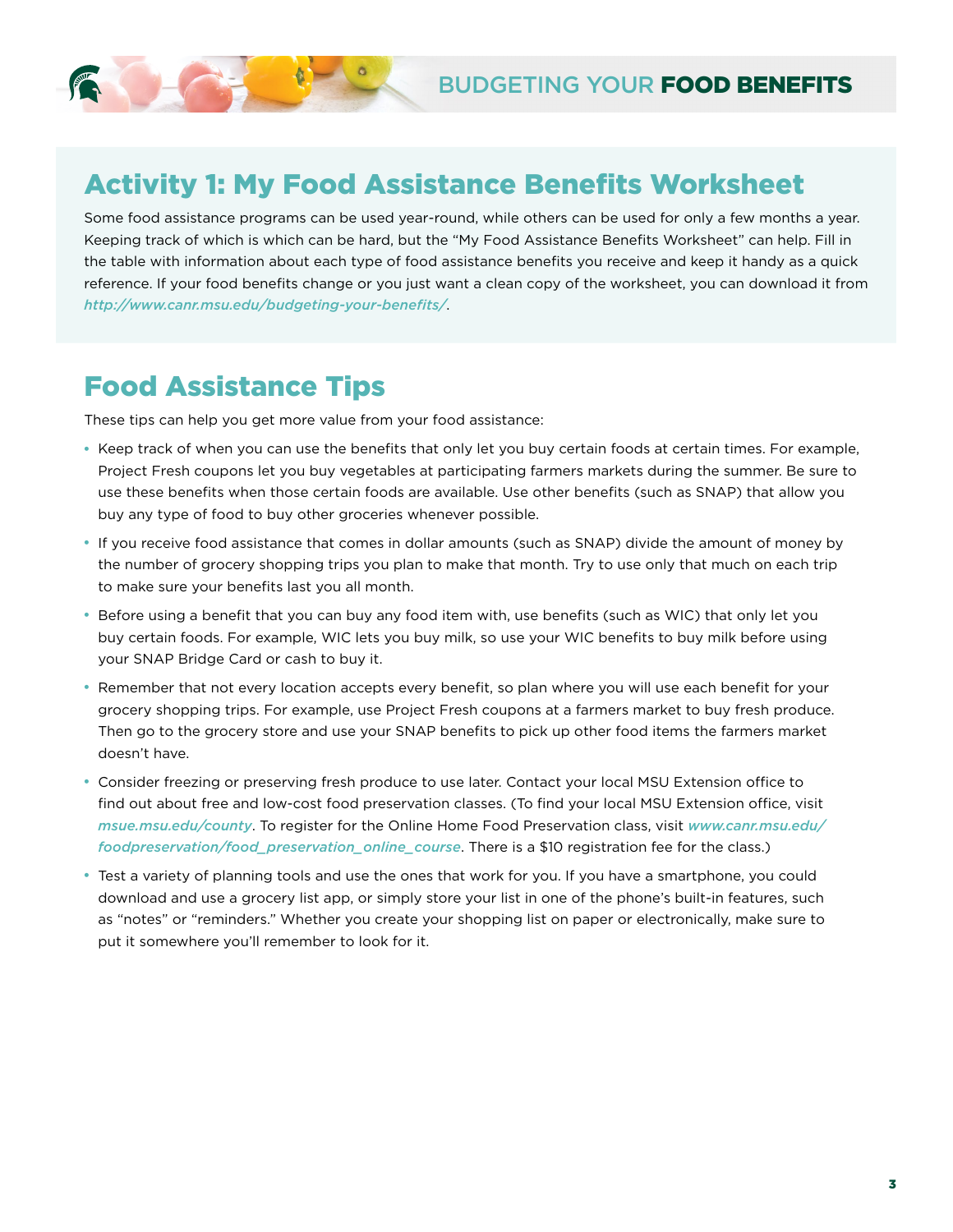

### Activity 2: Getting Ready to Shop

Marking a calendar with reminders about things like when a beneft expires can be useful when planning shopping trips. Writing a grocery list before every shopping trip can also help you get the most value from your food assistance. Use the information from the "My Food Assistance Benefts Worksheet" that you completed earlier and from the "Food Assistance Tips" section to prepare a calendar and grocery list.

When you're budgeting and meal planning at home before going grocery shopping, we suggest that you complete three tasks in the order listed:

1. Pantry check – Check your pantry, fridge and freezer for food items you already have.

2. Menu plan – Create a menu or meal plan that includes as many of the food items you already have as possible. Make the plan as simple or as complex as you need it to be. It could be a list of recipes you're going to make for each meal and snack or just a list of foods you plan to eat that week.

3. Shopping list – Make a list of food items on your menu plan that you don't already have. Then remember to take your shopping list to the store or farmers market with you!

## Avoid Wasting Food

### The following tips can help you avoid wasting food while planning and shopping:

- Take an inventory of the food you have in your pantry, fridge, and freezer before you go grocery shopping. This can help you avoid buying more than you can use.
- If your food assistance benefits offer foods you don't like, consider trying them in a different dish or preparing them using a diferent cooking method. You may not like a certain vegetable when it's steamed, for example, but you might discover that you enjoy it roasted, mashed or in a casserole with other food items.
- Plan your meals for the week, then use the plan to create a grocery list.
- Keep a cooler or insulated freezer bags in your car so you can keep cold foods cold on the way home. Fridge and freezer items should not be out for more than two hours.
- Place meat in a separate plastic bag or other container before placing it in your shopping cart. This will help keep juices from the meat from contaminating other foods and making them unsafe to eat.

### These tips can help you avoid wasting food at home:

- Use fresh produce before you use canned and frozen foods, because fresh produce can spoil in just a few days.
- Cook in large batches, especially if you get a lot of one food item in a pantry box or on sale. Then you can serve part of the batch right away and freeze the leftovers to use later, when that food might be out of season. (Note: Only do this if you know that you and your family will actually eat the leftovers. If you tend to ignore leftovers until they go bad, the extra work of preparing the larger batch – and the food itself – is wasted.)
- When taking an inventory of food in the fridge or simply looking for something to eat, remember to check for food that has gotten pushed to the back of the fridge or cupboard or that's out of sight in a drawer.
- When putting away groceries, put the items you just purchased behind foods that were already in the fridge, freezer or pantry. This will help you remember to use the older items frst, before they expire.
- Dripping juices from meat products can make fresh and ready-to-eat foods unsafe to eat. Refrigerate fresh and ready-to-eat foods on shelves above meat. It's safest to store raw meat products at the bottom of your fridge.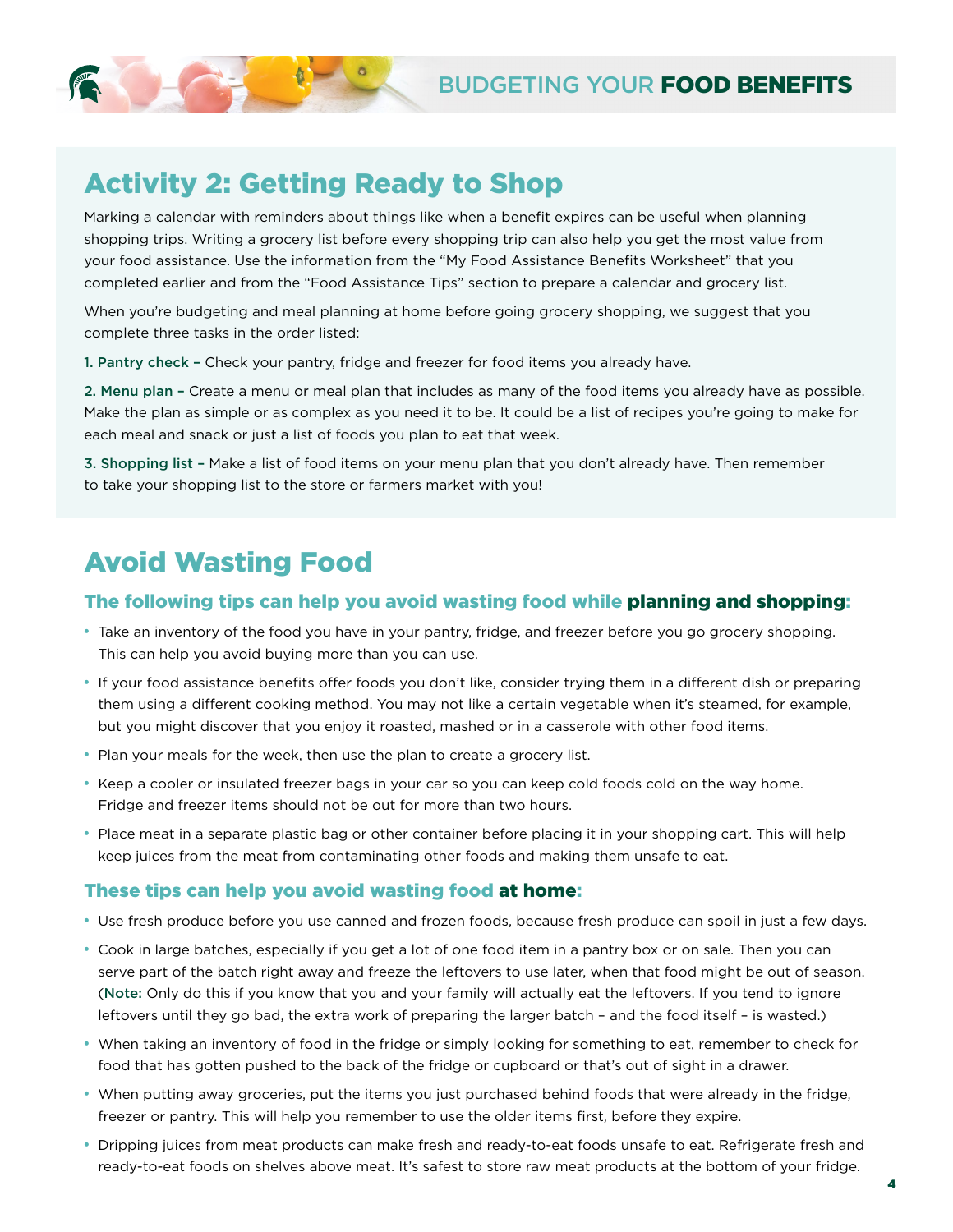

### For More Information

You can learn about food assistance benefits, nutrition, menu planning, recipes, food safety, and more using the following resources.

**Benefts Finder, U.S.**  *[www.benefts.gov](http://www.benefits.gov)* 

**Child & Adult Care Food Program (CACFP)**  *[www.fns.usda.gov/cacfp/child-and-adult-care](http://www.fns.usda.gov/cacfp/child-and-adult-care-food-program)[food-program](http://www.fns.usda.gov/cacfp/child-and-adult-care-food-program)* 

#### **Choose MyPlate: Sample 2-Week Menus and Shopping List**

*[www.choosemyplate.gov/budget-sample](http://www.choosemyplate.gov/budget-sample- two-week-menus)[two-week-menus](http://www.choosemyplate.gov/budget-sample- two-week-menus)* 

**Commodity Supplemental Food Program (CSFP)**  *[www.fns.usda.gov/csfp/eligibility-how-apply](http://www.fns.usda.gov/csfp/eligibility-how-apply)* 

#### **Dietary Guidelines for Americans (2015–2020)**

*[health.gov/dietaryguidelines/2015/resources/](http://health.gov/dietaryguidelines/2015/resources/ 2015-2020_Dietary_Guidelines.pdf)  [2015-2020\\_Dietary\\_Guidelines.pdf](http://health.gov/dietaryguidelines/2015/resources/ 2015-2020_Dietary_Guidelines.pdf)* 

**Double Up Food Bucks (DUFB)**  *[www.doubleupfoodbucks.org](http://www.doubleupfoodbucks.org)* 

**Find a Farmers Market**  *[http://mifma.org/fndafarmersmarket/](http://mifma.org/findafarmersmarket/)* 

**Food Safety**  *[www.foodsafety.gov](http://www.foodsafety.gov)*  **Healthy Eating on a Budget**  *[www.choosemyplate.gov/budget](http://www.choosemyplate.gov/budget)* 

**Hoophouses for Health**  *<http://mifma.org/hoophousesforhealth/>* 

**Market Fresh (Senior Project Fresh)**  *[https://www.michigan.gov/osa/1,4635,7-234-](https://www.michigan.gov/osa/1,4635,7-234-64083_43343---,00.html) [64083\\_43343---,00.html](https://www.michigan.gov/osa/1,4635,7-234-64083_43343---,00.html)* 

**Michigan Aging & Adult Services Agency**  *[www.michigan.gov/osa/;](http://www.michigan.gov/osa/) phone: 517-373-8230* 

**Michigan Fresh**  *[www.canr.msu.edu/mi\\_fresh](http://www.canr.msu.edu/mi_fresh)* 

**MI Money Health (MSU Extension Money Management Resources)**  *<http://www.canr.msu.edu/mimoneyhealth/>*

**National School Lunch Program (NSLP)**  *[www.fns.usda.gov/nslp/national-school](http://www.fns.usda.gov/nslp/national-school- lunch-program-nslp)[lunch-program-nslp](http://www.fns.usda.gov/nslp/national-school- lunch-program-nslp)* 

**Project Fresh**  *[www.michigan.gov/mdh](http://www.michigan.gov/mdhhs/0,5885,7-339-71547_4910_4921---,00.html)[hs/0,5885,7-339-71547\\_4910\\_4921---,00.html](http://www.michigan.gov/mdhhs/0,5885,7-339-71547_4910_4921---,00.html)*  **School Breakfast Program (SPB)**  *[www.fns.usda.gov/sbp/school-breakfast](http://www.fns.usda.gov/sbp/school-breakfast- program-sbp)[program-sbp](http://www.fns.usda.gov/sbp/school-breakfast- program-sbp)* 

**SNAP Application Instructions**  *[www.fns.usda.gov/snap/apply; Michigan SNAP](http://www.fns.usda.gov/snap/apply; Michigan SNAP hotline: 855-275-6424)  [hotline: 855-275-6424](http://www.fns.usda.gov/snap/apply; Michigan SNAP hotline: 855-275-6424)* 

**SNAP Gardens: Toolkit for SNAP Participants**  *[www.snapgardens.org/snap-participant](http://www.snapgardens.org/snap-participant)* 

**Summer EBT (Electronic Benefits Transfer) for Children (SEBTC)**  *[www.sebtc-mi.com](http://www.sebtc-mi.com)* 

**Summer Food Service Program (Meet Up & Eat Up) Site Locator**  *[www.mcgi.state.mi.us/schoolnutrition](http://www.mcgi.state.mi.us/schoolnutrition)* 

**What's Cooking? USDA Mixing Bowl (Recipes & Menu Builder)**  *<https://whatscooking.fns.usda.gov/>* 

#### **WIC (Women, Infants & Children) Program**

*www.fns.usda.gov/wic/women-infants-andchildren-wic* 

Michigan State University is an afrmative-action, equal-opportunity employer, committed to achieving excellence through a diverse workforce and inclusive culture that encourages all people to reach their full potential. MSU Extension programs and materials are open to all without regard to race, color, national origin, gender, gender identity, religion, age, height, weight, disability, political beliefs, sexual orientation, marital status, family status or veteran status. Issued in furtherance of MSU Extension work, acts of May 8 and June 30, 1914, in cooperation with the U.S. Department of Agriculture. Jeff Dwyer, Director, MSU Extension, East Lansing, MI 48824. This information is for educational purposes only. Reference to commercial products or trade names does not imply endorsement by MSU Extension or bias against those not mentioned. 1R-1P-09:2018-Web-RM/Blohm WCAG 2.0 AA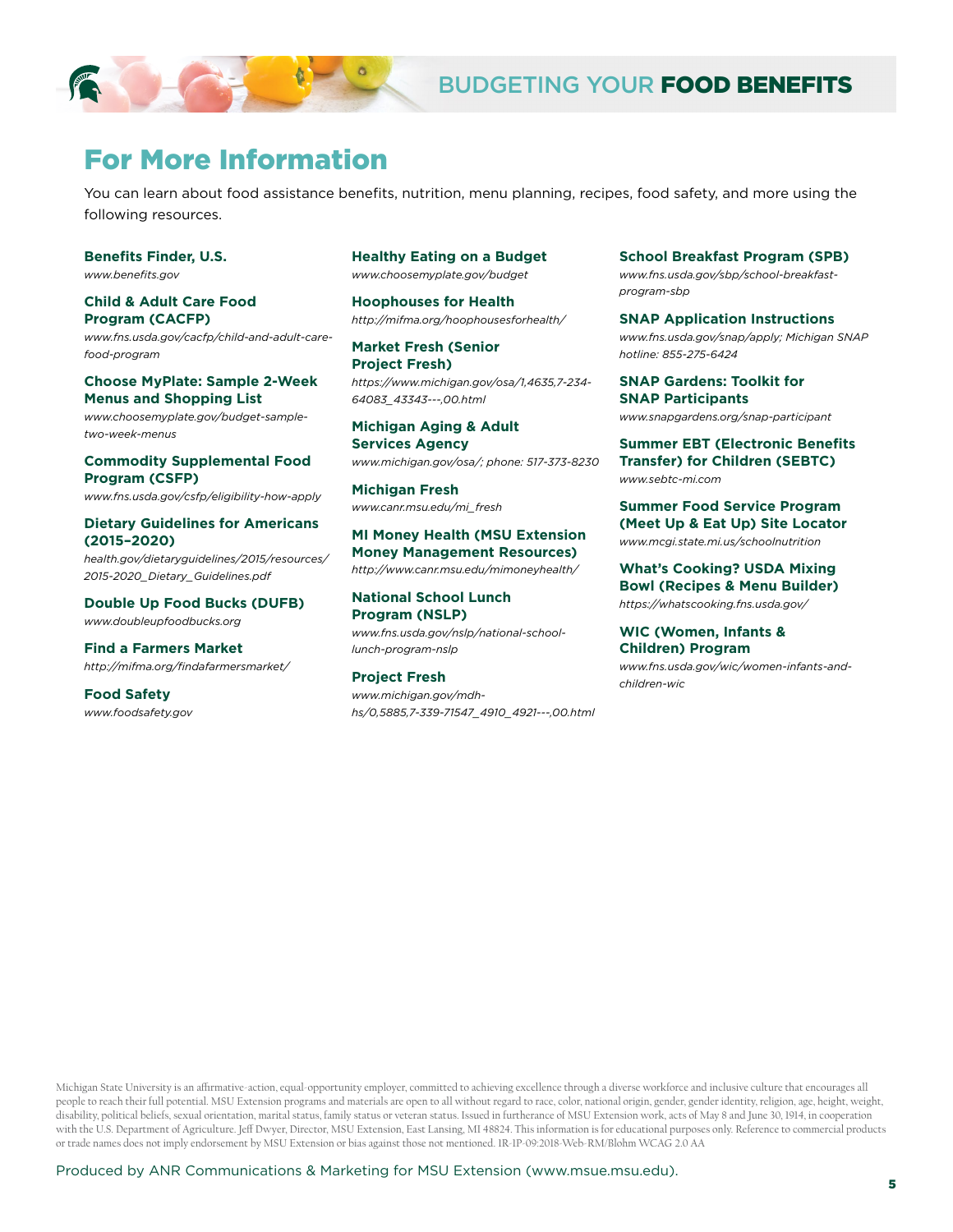## **My Food Assistance Benefits Worksheet**

Fill in this worksheet with information about each type of food assistance benefts you receive and keep it handy for quick reference.

| <b>Name of benefit</b><br>program | <b>Dates this benefit</b><br>can be used                                                                                                                                                                                                             | <b>Type of benefit</b><br>(check all that apply)                              | <b>Can this benefit</b><br>be used only for<br>certain* foods or<br>for any foods? | Is the food fresh<br>or shelf-stable?<br>(check all that apply) |
|-----------------------------------|------------------------------------------------------------------------------------------------------------------------------------------------------------------------------------------------------------------------------------------------------|-------------------------------------------------------------------------------|------------------------------------------------------------------------------------|-----------------------------------------------------------------|
| Sample<br><b>SNAP</b>             | From All year<br>$\text{To:}\_$                                                                                                                                                                                                                      | <b>X</b> Benefit Card<br>Amount: \$130/month<br>$\Box$ Coupons<br>$\Box$ Food | $\overline{\phantom{a}}$ Certain foods<br>Any foods                                | <b>X</b> Fresh<br>Shelf-stable                                  |
|                                   | $From: \_\_\_\_\_\_\_$                                                                                                                                                                                                                               | ∣∣Benefit Card<br>$\Box$ Coupons<br>$\Box$ Food                               | $\Box$ Certain foods<br>$\Box$ Any foods                                           | Fresh<br>Shelf-stable                                           |
|                                   |                                                                                                                                                                                                                                                      | Benefit Card<br>$\Box$ Coupons<br>$\Box$ Food                                 | $\Box$ Certain foods<br>$\Box$ Any foods                                           | Fresh<br>Shelf-stable                                           |
|                                   | From:_____________<br>To: and the state of the state of the state of the state of the state of the state of the state of the state of the state of the state of the state of the state of the state of the state of the state of the state of the st | │ │Benefit Card<br>$\Box$ Coupons<br>$\Box$ Food                              | Certain foods<br>$\Box$ Any foods                                                  | Fresh<br>Shelf-stable                                           |
|                                   | From:_____________                                                                                                                                                                                                                                   | Benefit Card<br>Amount: Amount:<br>$\Box$ Coupons<br>$\Box$ Food              | $\Box$ Certain foods<br>$\Box$ Any foods                                           | Fresh<br>Shelf-stable                                           |
|                                   | From:___________                                                                                                                                                                                                                                     | │ │Benefit Card<br>Amount:________________<br>$\Box$ Coupons<br>$\Box$ Food   | $\Box$ Certain foods<br>$\Box$ Any foods                                           | Fresh<br>Shelf-stable                                           |

\*Some benefts programs restrict purchases to only "certain foods," while others have fewer restrictions. For example, WIC benefts can only be used to buy certain cereals, but SNAP benefts can be used to buy any cereals.

Michigan State University is an afrmative-action, equal-opportunity employer, committed to achieving excellence through a diverse workforce and inclusive culture that encourages all people to reach their full potential. MSU Extension programs and materials are open to all without regard to race, color, national origin, gender, gender identity, religion, age, height, weight, disability, political beliefs, sexual orientation, marital status, family status or veteran status. Issued in furtherance of MSU Extension work, acts of May 8 and June 30, 1914, in cooperation with the U.S. Department of Agriculture. Jef Dwyer, Director, MSU Extension, East Lansing, MI 48824. This information is for educational purposes only. Reference to commercial products or trade names does not imply endorsement by MSU Extension or bias against those not mentioned. 1R-1P-09:2018-Web-RM/Blohm WCAG 2.0 AA